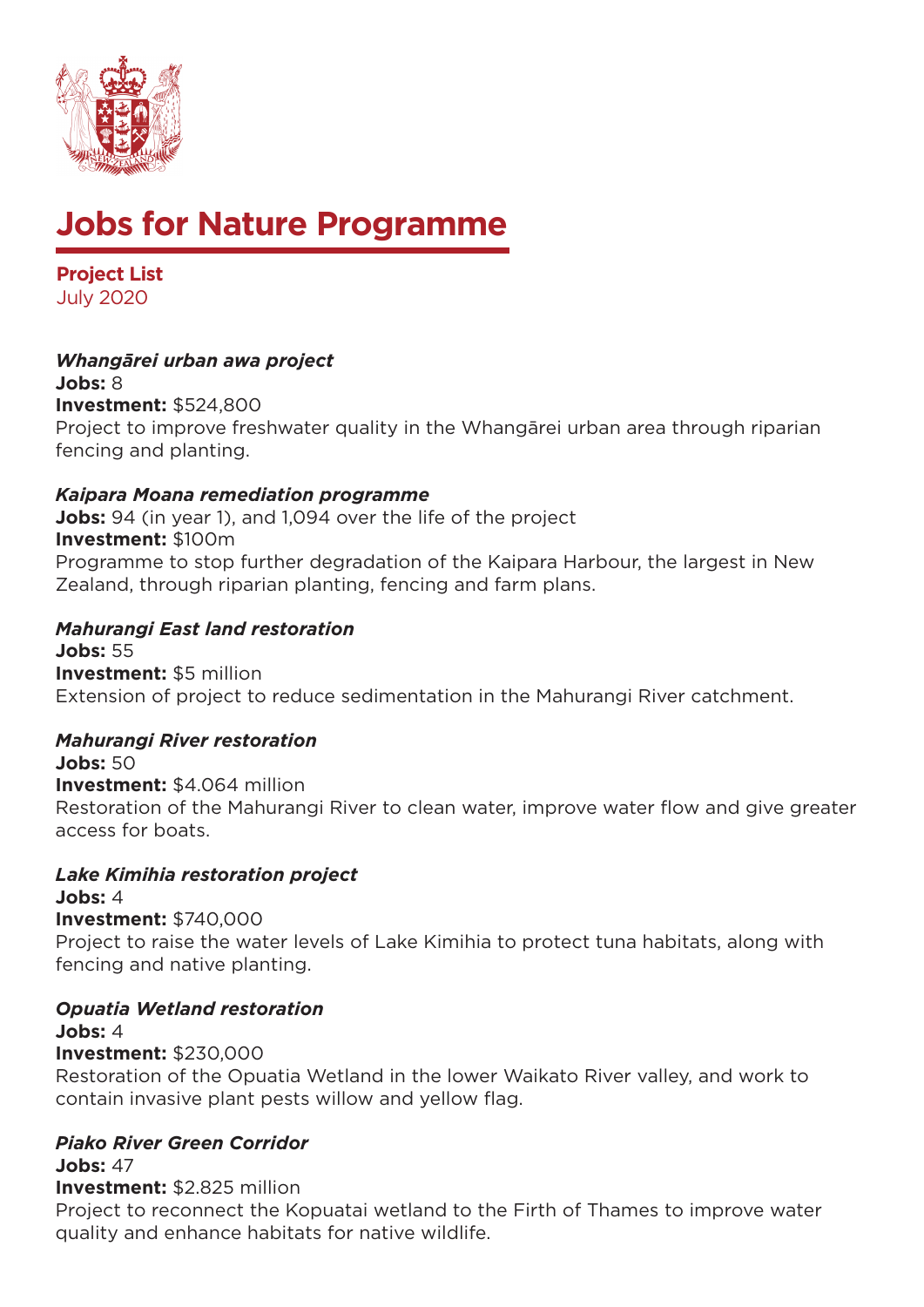## *Upper Waioumu enhancement* **Jobs:** 21

**Investment:** \$1.74 million

Removal of willow and poplar trees along the Upper Waioumu Stream, to be replaced with native plants, along with pest control, fencing, and weed management, to improve habitats for native species.

## *Bay Conservation Cadets in the Bay of Plenty*

**Jobs:** 170

#### **Investment:** \$3.5 million

Programme to upskill unemployed or under-employed people through work experience on community conservation projects.

## *Tairawhiti Agroecology Recovery Project*

**Jobs**: 70

**Investment:** \$4.848 million

Catchment restoration, riparian planting, fencing construction and repair, tree planting for erosion mitigation, and predator control in the Tairawhiti region.

#### *Manawatū-Whanganui riparian management*

**Jobs:** 125

#### **Investment:** \$4.681 million

Expansion of the Horizons Regional Council's stream fencing and planting programme, which will improve water quality in the Manawatū-Whanganui region.

## *Fish passage remediation – Horizons Regional Council*

**Jobs:** 15

#### **Investment:** \$2.572 million

Project to restore migratory pathways for native fish and improve aquatic habitats to increase native fish numbers in the Manawatū-Whanganui region.

## *Transforming Taranaki riparian management*

**Jobs:** 120 **Investment:** \$5 million Accelerating riparian planting of 1,000,000 plants to improve water quality and increase biodiversity.

#### *Lake Horowhenua wetlands*

**Jobs:** 45 **Investment:** \$11.2 million Project to improve water quality and health of Lake Horowhenua by building a wetland complex to reduce nitrogen levels.

## *Wairarapa Moana Wetlands Project*

#### **Jobs:** 100 **Investment:** \$3.5 million

Project to enhance the native ecology around Wairarapa Moana through 60+ha of native planning, wetland restoration, pest, plant and animal control, and development of visitor facilities.